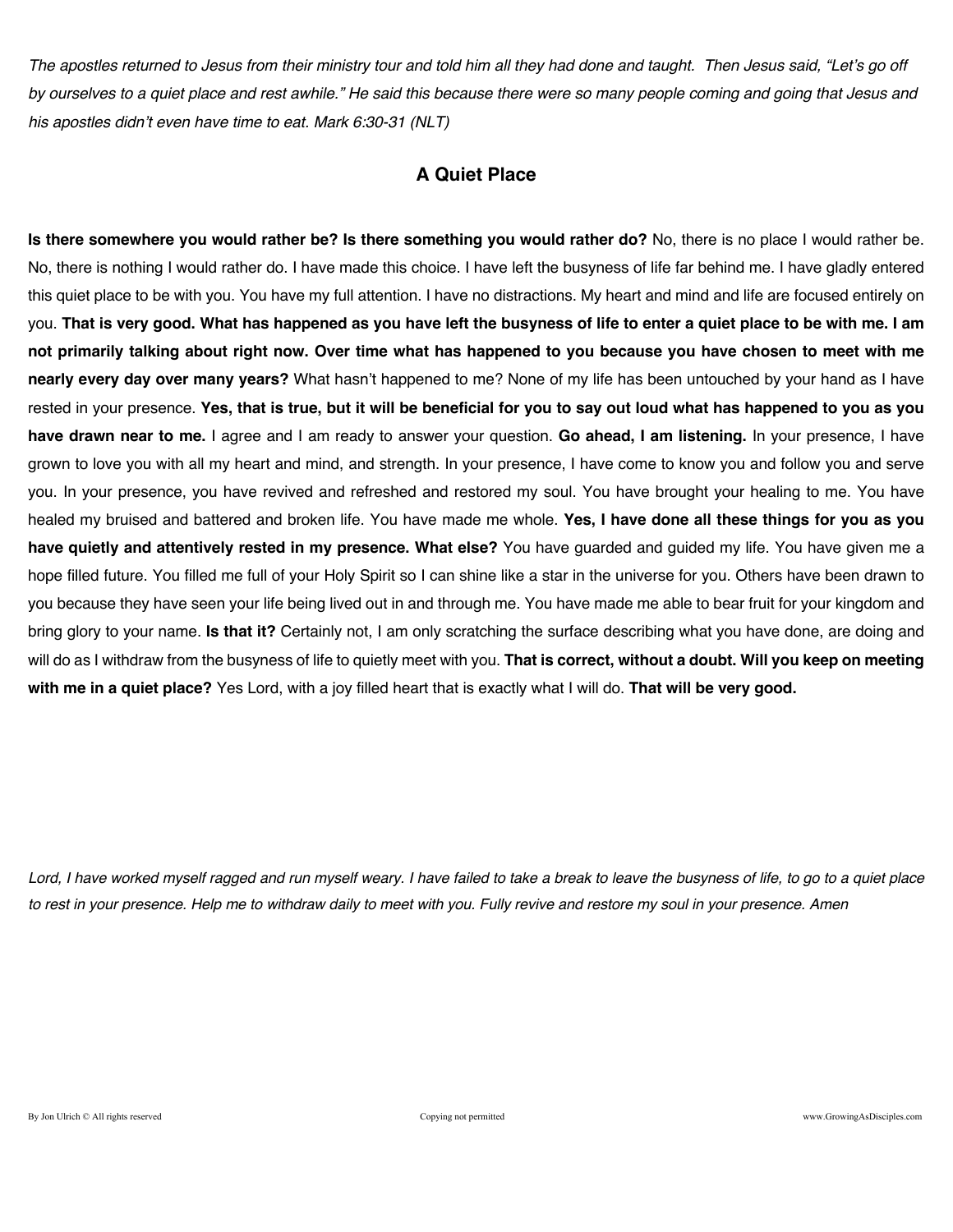### **Promises** *A Quiet Place*

The apostles gathered around Jesus and reported to him all they had done and taught. Then, because so many people were coming and going that they did not even have a chance to eat, he said to them, "Come with me by yourselves to a quiet place and get some rest." So they went away by themselves in a boat to a solitary place.

NIV Mark 6:30-32

### **Promises** *A Quiet Place*

The apostles returned to Jesus from their ministry tour and told him all they had done and taught. Then Jesus said. "Let's go off by ourselves to a quiet place and rest awhile." He said this because there were so many people coming and going that Jesus and his apostles didn't even have time to eat. So they left by boat for a quiet place, where they could be alone.

NLT Mark 6:30-32

### **Promises** *A Deserted Place*

The apostles gathered around Jesus, and told him all that they had done and taught. He said to them, "Come away to a deserted place all by yourselves and rest a while." For many were coming and going, and they had no leisure even to eat. And they went away in the boat to a deserted place by themselves.

NRSVMark 6:30-32

### **Promises** *A Deserted Place*

The apostles [sent out as missionaries] came back *and* gathered together to Jesus, and told Him all that they had done and taught. And He said to them, [As for you] come away by yourselves to a deserted place, and rest a while—for many were [continually] coming and going, and they had not even leisure enough to eat. And they went away in a boat to a solitary place by themselves.

AMP **Mark 6:30-32** 

### **Promises** *A Secluded Place*

The apostles \*gathered together with Jesus; and they reported to Him all that they had done and taught. And He \*said to them, "Come away by yourselves to a secluded place and rest a while." (For there were many *people* coming and going, and they did not even have time to eat.) They went away in the boat to a secluded place by themselves.

NASBMark 6:30-32

 **Promises** *A Desolate Place*

The apostles returned to Jesus and told him all that they had done and taught. And he said to them, "Come away by yourselves to a desolate place and rest a while." For many were coming and going, and they had no leisure even to eat. And they went away in the boat to a desolate place by themselves.

ESVMark 6:30-32

### **Promises** *A Deserted Place*

Then the apostles gathered to Jesus and told Him all things, both what they had done and what they had taught. And He said to them, "Come aside by yourselves to a deserted place and rest a while." For there were many coming and going, and they did not even have time to eat. So they departed to a deserted place in the boat by themselves.

NKJVMark 6:30-32

 **Promises** *A Quiet Place*

The apostles then rendezvoused with Jesus and reported on all that they had done and taught. Jesus said, "Come off by yourselves; let's take a break and get a little rest." For there was constant coming and going. They didn't even have time to eat. So they got in the boat and went off to a remote place by themselves.

MSGMark 6:30-32

 **Promises** *A Quieter Spot*

The apostles now returned to Jesus from their tour and told him all they had done and what they had said to the people they visited. Then Jesus suggested, "Let's get away from the crowds for a while and rest." For so many people were coming and going that they scarcely had

time to eat. So they left by boat for a quieter spot.

TLBMark 6:30-32

### **Promises** *A Lonely Place*

The apostles gathered around Jesus and told him about all the things they had done and taught. Crowds of people were coming and going so that Jesus and his followers did not even have time to eat. He said to them, "Come away by yourselves, and we will go to a lonely place to get some rest." So they went in a boat by themselves to a lonely place.

NCVMark 6:30-32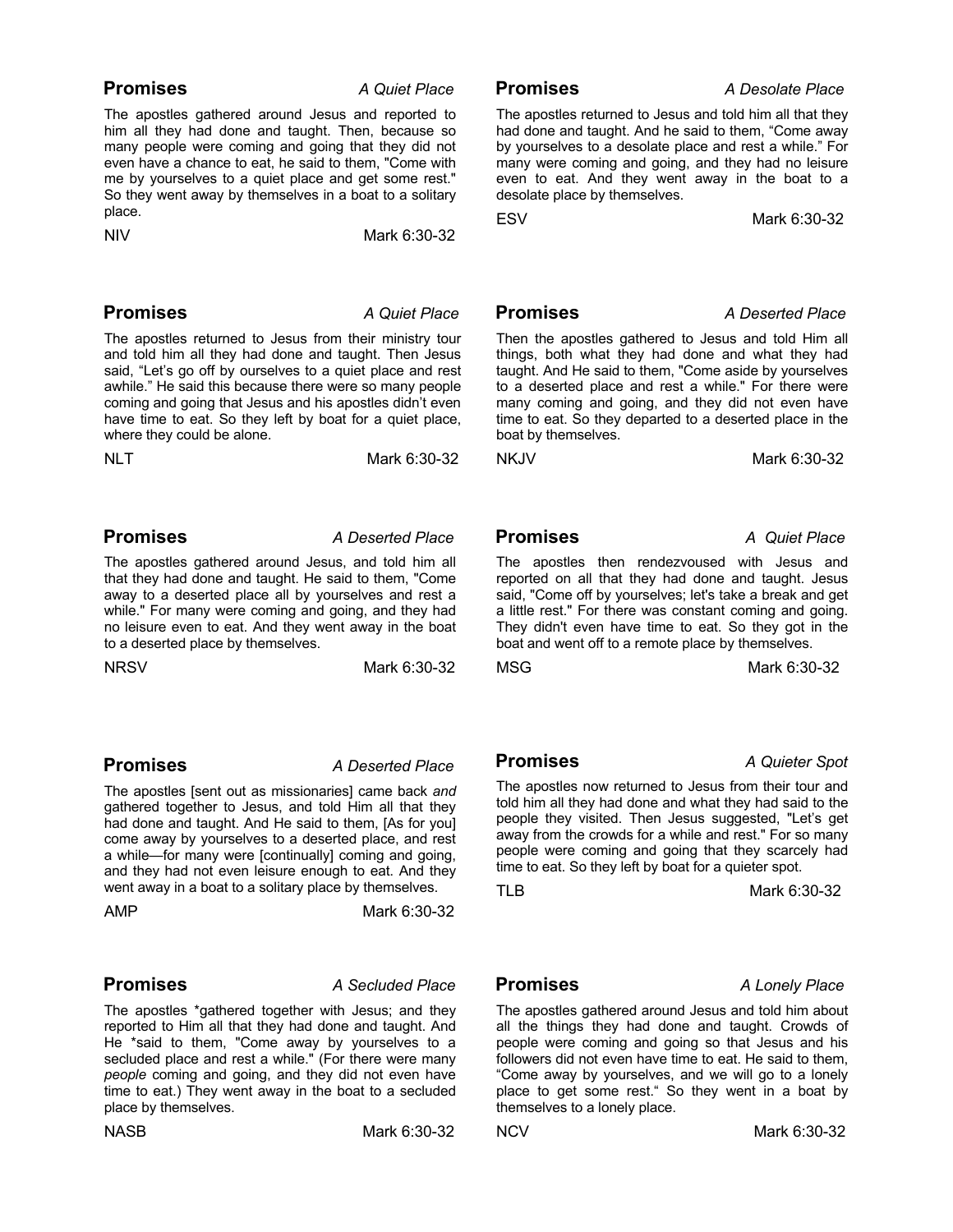# **A Quiet Place** Year \_\_\_\_ Week\_\_\_\_ Day \_\_\_\_ Date\_\_\_\_\_\_

**Promises** – Mark 6:30-31 **In Context:** *Read Mark 6*

## **Begin With Prayer:** *Here I am Lord. I Am Listening.*

### **Meditating On God's Word:** *(What is God speaking to your heart?)*

The apostles returned to Jesus from their ministry tour and told him all they had done and taught. Then Jesus said, "Let's go off by ourselves to a quiet place and rest awhile." He said this because there were so many people coming and going that Jesus and his apostles didn't even have time to eat. Mark 6:30-31 (NLT)

### **Considering The Words***: (What words speak to your heart?)*

The apostles | returned to Jesus | from their ministry tour | and told him | all they | had done and taught. | Then Jesus said,| "Let's go off | by ourselves | to a quiet place | and | rest awhile." | He said this | because there were so many people | coming and going | that Jesus | and his apostles | didn't even | have time to eat. Mark 6:30-31 (NLT)

 $\_$  , and the set of the set of the set of the set of the set of the set of the set of the set of the set of the set of the set of the set of the set of the set of the set of the set of the set of the set of the set of th  $\_$  , and the set of the set of the set of the set of the set of the set of the set of the set of the set of the set of the set of the set of the set of the set of the set of the set of the set of the set of the set of th

### **Praying The Scripture:** *(What prayer from your heart will you write?)*

Lord, I have worked myself ragged and run myself weary. I have failed to take a break to leave the busyness of life, to go to a quiet place to rest in your presence. Help me to withdraw daily to meet with you. Fully revive, and restore my soul in your presence. Amen  $\_$  , and the set of the set of the set of the set of the set of the set of the set of the set of the set of the set of the set of the set of the set of the set of the set of the set of the set of the set of the set of th

**What It Means:** *(What questions speak to your heart?) (Suggested questions for small group discussion are in bold)* When have you made the mistake of being too busy to meet with the Lord in a quiet place?

 $\_$  , and the set of the set of the set of the set of the set of the set of the set of the set of the set of the set of the set of the set of the set of the set of the set of the set of the set of the set of the set of th

When has being too busy made you much more susceptible to succumbing to temptations?

Why will you burn out and become unproductive if you fail to rest in the Lord's presence?

Why will your life be fruitless and barren if you fail to develop an intimate relationship with the Lord?

**How has leaving the busyness of life to meet with the Lord made you able to receive guidance from Him? How has finding a quiet place to rest in the Lord's presence revived, refreshed, and restored your soul? How has your relationship with the Lord grown more intimate as you have met with Him in quite places?**

 $\_$  , and the set of the set of the set of the set of the set of the set of the set of the set of the set of the set of the set of the set of the set of the set of the set of the set of the set of the set of the set of th  $\_$  , and the set of the set of the set of the set of the set of the set of the set of the set of the set of the set of the set of the set of the set of the set of the set of the set of the set of the set of the set of th  $\_$  , and the set of the set of the set of the set of the set of the set of the set of the set of the set of the set of the set of the set of the set of the set of the set of the set of the set of the set of the set of th  $\_$  , and the set of the set of the set of the set of the set of the set of the set of the set of the set of the set of the set of the set of the set of the set of the set of the set of the set of the set of the set of th  $\_$  , and the set of the set of the set of the set of the set of the set of the set of the set of the set of the set of the set of the set of the set of the set of the set of the set of the set of the set of the set of th  $\_$  , and the set of the set of the set of the set of the set of the set of the set of the set of the set of the set of the set of the set of the set of the set of the set of the set of the set of the set of the set of th  $\_$  , and the set of the set of the set of the set of the set of the set of the set of the set of the set of the set of the set of the set of the set of the set of the set of the set of the set of the set of the set of th  $\_$  , and the set of the set of the set of the set of the set of the set of the set of the set of the set of the set of the set of the set of the set of the set of the set of the set of the set of the set of the set of th

**Living It Out:** *(What action step is God guiding your heart to take?)*

Make it your daily pattern to leave the busyness of life to rest in the Lord's presence.

**Seeing It Happen:** *(What are you trusting God for in your heart?)*

Have faith that it will be well worth your time and effort to leave the busyness of life to rest in the Lord's presence.

 $\_$  , and the set of the set of the set of the set of the set of the set of the set of the set of the set of the set of the set of the set of the set of the set of the set of the set of the set of the set of the set of th

 $\_$  , and the set of the set of the set of the set of the set of the set of the set of the set of the set of the set of the set of the set of the set of the set of the set of the set of the set of the set of the set of th

 $\_$  , and the set of the set of the set of the set of the set of the set of the set of the set of the set of the set of the set of the set of the set of the set of the set of the set of the set of the set of the set of th

**Get Ready To Share:** *(What can you share with others from your heart?)*

Share with another person or your small group when you leave the busyness of life to rest in the Lord's presence.

*Pause And Offer Prayers Of… With An Attitude Of Faith Listen To What The Lord Wants To Say To You*

**Close With Prayer:** *Quiet Yourself Before The Lord*

Adoration… \_\_\_\_\_\_\_\_\_\_\_\_\_\_\_\_\_\_\_\_\_\_\_\_\_\_\_\_\_\_\_\_\_\_\_\_\_\_\_\_\_\_\_\_\_\_\_\_\_\_\_\_\_\_\_\_\_\_\_\_\_\_\_\_\_\_\_\_\_\_\_\_\_\_\_\_\_\_\_ Thanksgiving... Confession... \_\_\_\_\_\_\_\_\_\_\_\_\_\_\_\_\_\_\_\_\_\_\_\_\_\_\_\_\_\_\_\_\_\_\_\_\_\_\_\_\_\_\_\_\_\_\_\_\_\_\_\_\_\_\_\_\_\_\_\_\_\_\_\_\_\_\_\_\_\_\_\_\_\_\_\_\_\_\_  ${\bf Intercession}\dots$   $\blacksquare$ 

Petition… \_\_\_\_\_\_\_\_\_\_\_\_\_\_\_\_\_\_\_\_\_\_\_\_\_\_\_\_\_\_\_\_\_\_\_\_\_\_\_\_\_\_\_\_\_\_\_\_\_\_\_\_\_\_\_\_\_\_\_\_\_\_\_\_\_\_\_\_\_\_\_\_\_\_\_\_\_\_\_

By Jon Ulrich © All rights reserved examples are compared copying not permitted www.GrowingAsDisciples.com